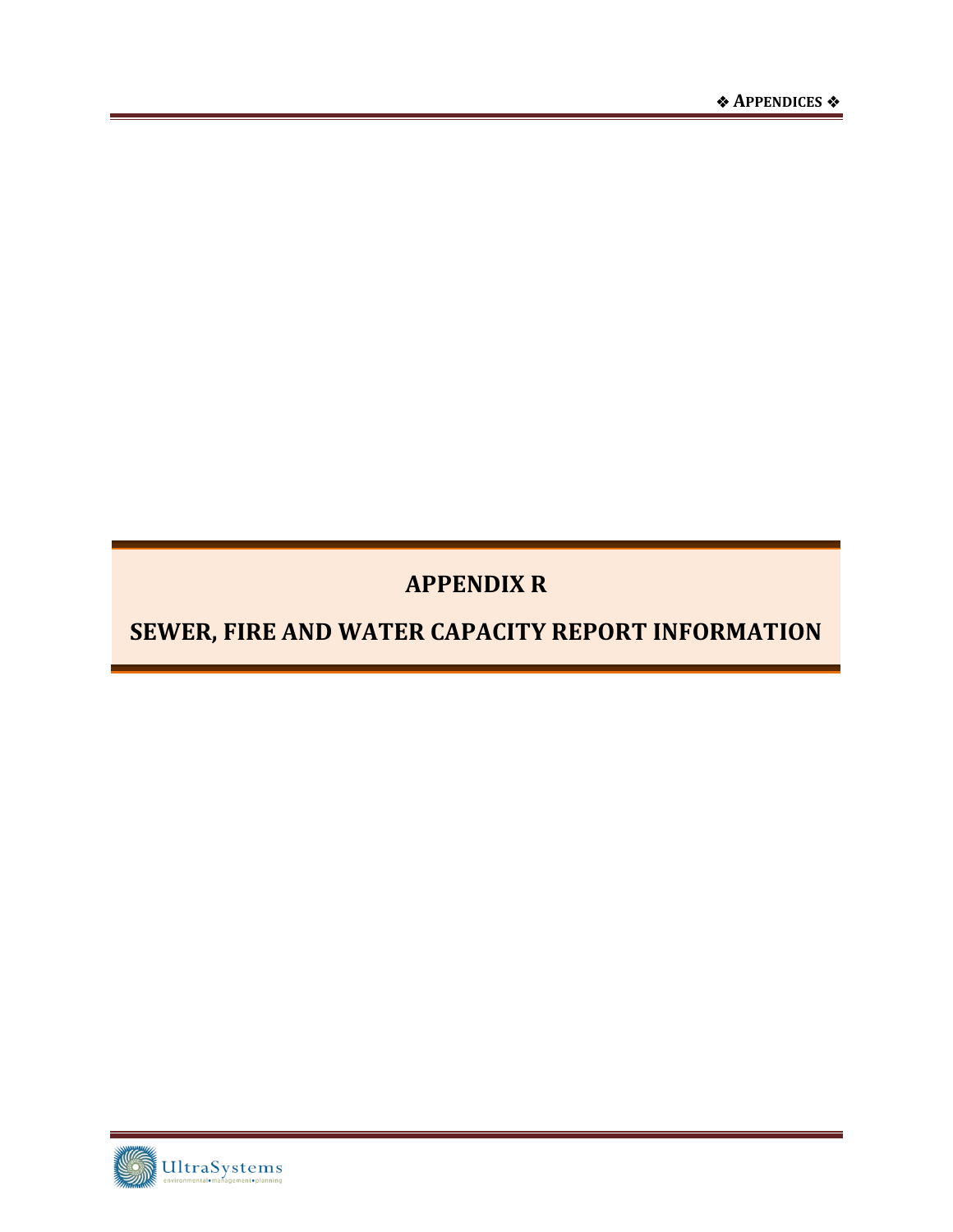#### City of Los Angeles Bureau of Engineering

### **Sewer Capacity Availability Request (SCAR)**

To: Bureau of Sanitation

The following request is submitted to you on behalf of the applicant requesting to connect to the public sewer system. Please verify that the capacity exists at the requested location for the proposed developments shown below. The results are good for 180 days from the date the sewer capacity approval from the Bureau of Sanitation.

| Job Address:         | <b>4446 FLORIZEL STREET</b>    | Sanitation Scar ID:               | 64-4440-1218                 |
|----------------------|--------------------------------|-----------------------------------|------------------------------|
| Date Submitted       | 12/11/2018                     | <b>Request Will Serve Letter?</b> | Yes                          |
| <b>BOE District:</b> | <b>Central District</b>        |                                   |                              |
| Applicant:           | <b>MARTIN MONASTERIO</b>       |                                   |                              |
| Address:             | 600 W WILSHIRE BLVD            | City:                             | <b>LOS</b><br><b>ANGELES</b> |
| State:               | СA                             | Zip:                              | 90017                        |
| Phone:               | 213.988.8802                   | Fax:                              |                              |
| Email:               | MMONASTERIO@FUSCOE.COM BPA No. |                                   |                              |
| S-Map:               | 495                            | Wye Map:                          | 5039-8                       |

#### **SIMM Map - Maintenance Hole Locations**

| No. | <b>Street Name</b>   | U/S MH   | <b>D/S MH</b> | Diam. (in) | <b>Approved Flow %</b> | <b>Notes</b> |
|-----|----------------------|----------|---------------|------------|------------------------|--------------|
|     | <b>FLORIZEL ST</b>   | 49508001 | 49508002      | 8          | 12.00                  | 4.265 GPD    |
|     | <b>FLORIZEL ST</b>   | 49508290 | 49508002      |            | 20.00                  | 7.109 GPD    |
|     | <b>FLORIZEL ST</b>   | 49508003 | 49508005      | 8          | 22.00                  | 7.820 GPD    |
|     | <b>MACKENZIE AVE</b> | 49508031 | 49508048      | 8          | 10.00                  | 3,555 GPD    |
|     | <b>MERCURY AVE</b>   | 49508045 | 49508046      | 8          | 15.00                  | 5.332 GPD    |
| 6   | <b>MERCURY AVE</b>   | 49508046 | 49508047      | 8          | 21.00                  | 7.464 GPD    |

#### **Proposed Facility Description**

| No. | <b>Proposed Use Description</b>      | <b>Sewage</b><br><b>Generation</b><br>(GPD) | <b>Unit</b>     | Qty                        | <b>GPD</b> |
|-----|--------------------------------------|---------------------------------------------|-----------------|----------------------------|------------|
|     | RESIDENTIAL: SFD - 1 BDRM. *6        | 140                                         | <b>DU</b>       | 97                         | 13,580     |
|     | <b>RESIDENTIAL: SFD - 2 BDRMS *6</b> | 185                                         | <b>DU</b>       | 57                         | 10.545     |
|     | <b>RESIDENTIAL: SFD - 3 BDRMS *6</b> | 230                                         | <b>DU</b>       | 34                         | 7,820      |
|     | <b>COMMUNITY CENTER</b>              |                                             | <b>OCCUPANT</b> | 1,200                      | 3,600      |
|     |                                      |                                             |                 | Proposed Total Flow (qpd): | 35,545     |

Remarks 1] Approved for the maximum allowable capacity of 35,545 GPD (24.68 gpm). 2] Discharge as indicated on SCAR letter.

Note: Results are good for 180 days from the date of approval by the Bureau of Sanitation Date Processed: 12/12/2018 Expires On: 06/10/2019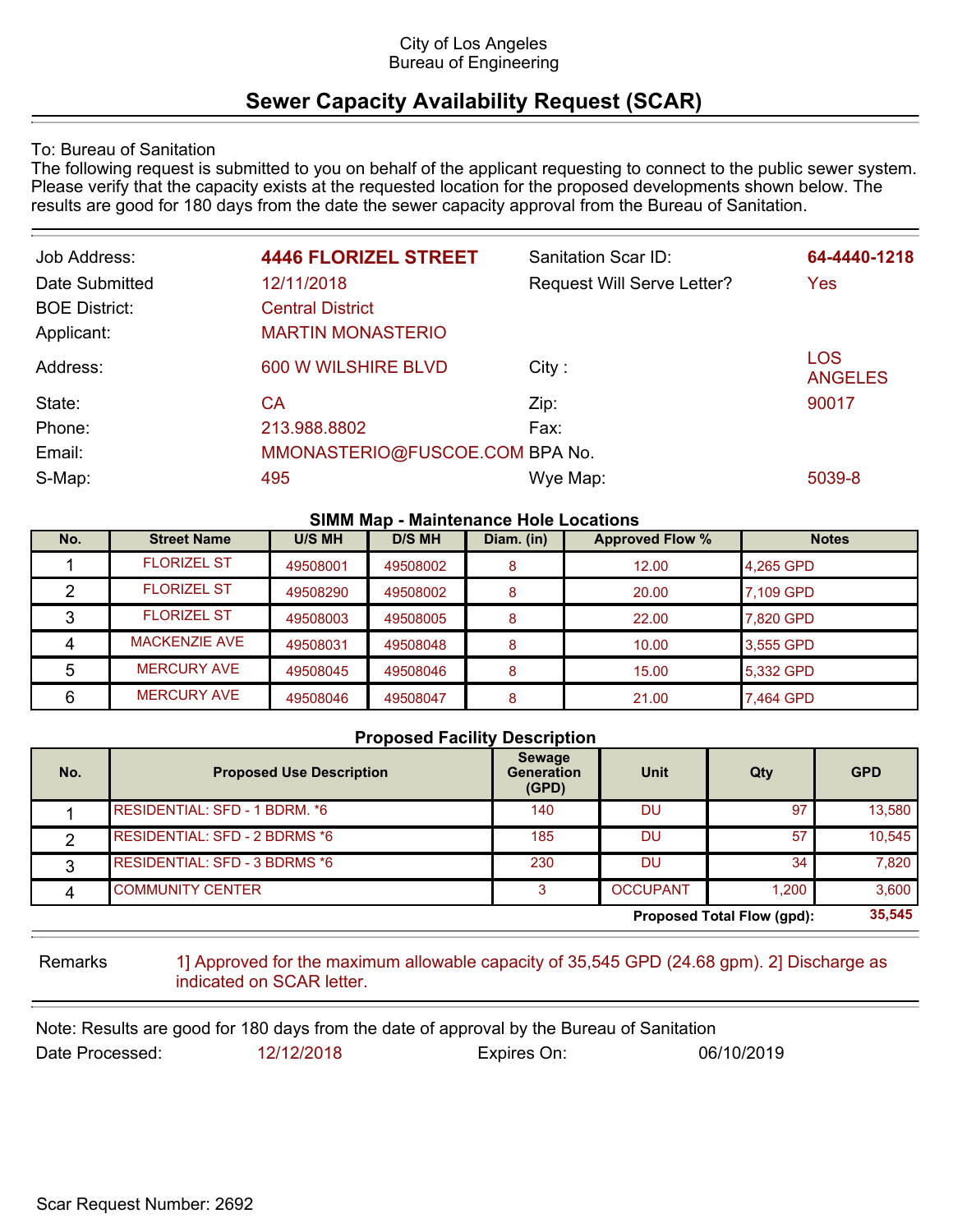| Processed by:         | <b>Albert Lew</b><br><b>Bureau of Sanitation</b><br>Phone: 323-342-6207<br><b>Sanitation Status: Approved</b><br>Reviewed by: Ricardo Avendano<br>on 12/12/2018 | Submitted by:       | <b>Steve Melgar</b><br><b>Bureau of Engineering</b><br><b>Central District</b><br>Phone: 213-482-7050 |
|-----------------------|-----------------------------------------------------------------------------------------------------------------------------------------------------------------|---------------------|-------------------------------------------------------------------------------------------------------|
| <b>Fees Collected</b> | Yes                                                                                                                                                             | <b>SCAR Status:</b> | SCAR FEE (W:37 / QC:704) \$1,430.00                                                                   |
| Date Collected        | 12/11/2018                                                                                                                                                      |                     | <b>Completed</b>                                                                                      |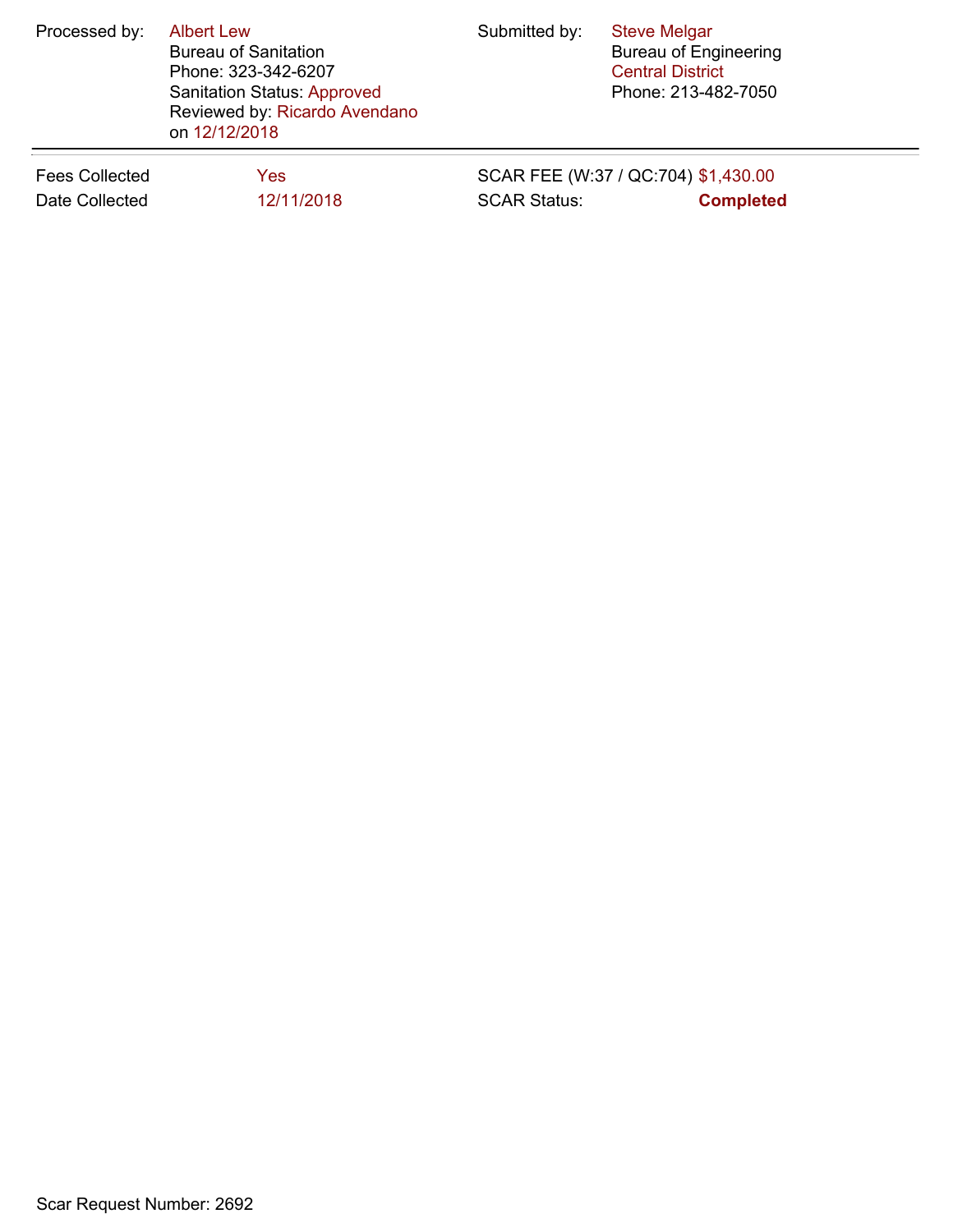#### City of Los Angeles Bureau of Engineering

#### **SEWER CAPACITY AVAILABILITY REVIEW FEE (SCARF) - Frequently Asked Questions**

 SCAR stands for Sewer Capacity Availability Review that is performed by the Department of Public Works, Bureau of Sanitation. This review evaluates the existing sewer system to determine if there is adequate capacity to safely convey sewage from proposed development projects, proposed construction projects, proposed groundwater dewatering projects and proposed increases of sewage from existing facilities. The SCAR Fee (SCARF) recovers the cost, incurred by the City, in performing the review for any SCAR request that is expected to generate 10,000 gallons per day (gpd) of sewage.

The SCARF is based on the effort required to perform data collection and engineering analysis in completing a SCAR. A brief summary of that effort includes, but is not limited to, the following:

- 1. Research and trace sewer flow levels upstream and downstream of the point of connection.
- 2. Conduct field surveys to observe and record flow levels. Coordinate with maintenance staff to inspect sewer maintenance holes and conduct smoke and dye testing if necessary.
- 3. Review recent gauging data and in some cases closed circuit TV inspection (CCTV) videos.
- 4. Perform gauging and CCTV inspection if recent data is not available.
- 5. Research the project location area for other recently approved SCARs to evaluate the cumulated impact of all known SCARs on the sewer system.
- 6. Calculate the impact of the proposed additional sewage discharge on the existing sewer system as it will be impacted from the approved SCARs from Item 6 above. This includes tracing the cumulative impacts of all known SCARs, along with the subject SCAR, downstream to insure sufficient capacity exist throughout the system.
- 7. Correspond with the applicant for additional information and project and clarification as necessary.
- 8. Work with the applicant to find alternative sewer connection points and solutions if sufficient capacity does not exist at the desired point of connection.

#### **Questions and Answers:**

#### **When is the SCARF applied, or charged?** 1.

*It applies to all applicants seeking a Sewer Capacity Availability Review (SCAR). SCARs are generally required for Sewer Facility Certificate applications exceeding 10,000 gpd, or request from a property owner seeking to increase their discharge thru their existing connection by 10,000 gpd or more, or any groundwater related project that discharges 10,000 gpd or more, or any proposed or future development for a project that could result in a discharge of 10,000 gpd.*

**Why is the SCARF being charged now when it has not been in the past?** 2. *The City has seen a dramatic increase in the number of SCARs over 10,000 gpd in the last few years and has needed to increase its resources, i.e., staff and gauging efforts, to respond to them. The funds collected thru SCARF will help the City pay for these additional resources and will be paid by developers and property owners that receive the benefit from the SCAR effort.*

#### **Where does the SCARF get paid?** 3.

*The Department of Public Works, Bureau of Engineering (BOE) collects the fee at its public counters. Once the fee is paid then BOE prepares a SCAR request and forwards it to the BOS where it is reviewed and then returned to BOE. BOE then informs the applicant of the result. In some cases, BOS works directly with the applicant during the review of the SCAR to seek additional information and work out alternative solutions*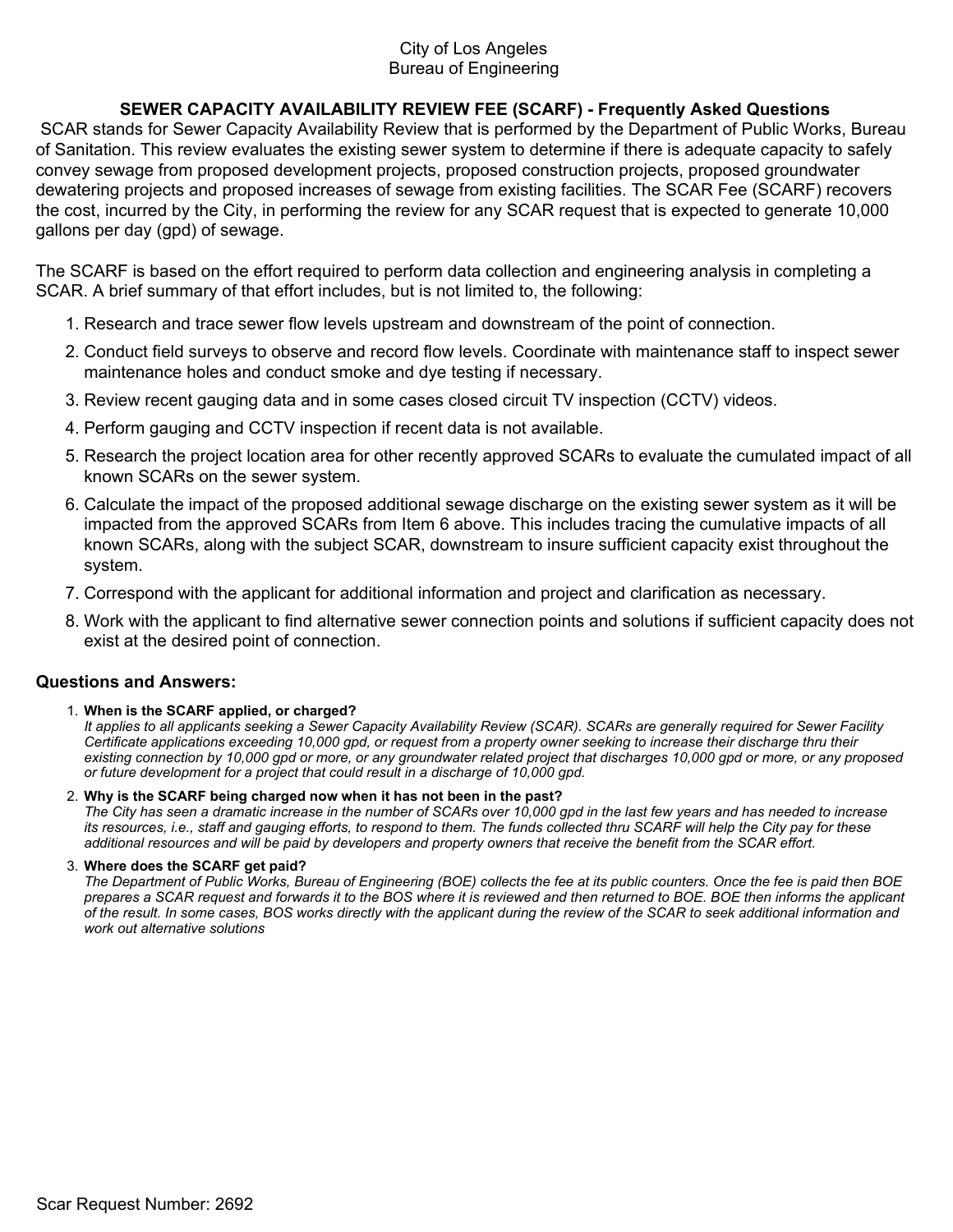

**Los Angeles Department of Water and Power - Water System**



| SAR NUMBER 73166 |                         |                                  |              |        |                                       | <b>Fire Service Pressure Flow Report</b>                                                   |                    |             |                                        | <b>SERVICE NUMBER</b>     | 629661 |
|------------------|-------------------------|----------------------------------|--------------|--------|---------------------------------------|--------------------------------------------------------------------------------------------|--------------------|-------------|----------------------------------------|---------------------------|--------|
| For:             |                         |                                  |              |        | 4446                                  | <b>FLORIZEL ST</b>                                                                         |                    |             |                                        | Approved Date: 12-20-2018 |        |
|                  | <b>Proposed Service</b> |                                  |              | 4 INCH | off of the                            |                                                                                            |                    |             |                                        |                           |        |
|                  | 6                       | inch main in <b>BOUNDARY AVE</b> |              |        |                                       |                                                                                            | on the             | <b>EAST</b> | side approximately                     |                           |        |
|                  | 180                     | feet                             | <b>NORTH</b> | of     | <b>NORTH</b>                          | οf                                                                                         | <b>MERCURY AVE</b> |             | The System maximum pressure is         |                           |        |
|                  | 120                     |                                  |              |        | psi based on street curb elevation of | 524                                                                                        |                    |             | feet above sea level at this location. |                           |        |
|                  |                         |                                  |              |        |                                       | The distance from the DWP street main to the property line is 33                           |                    |             | feet                                   |                           |        |
|                  |                         |                                  |              |        |                                       | Custom maybering negasiya akarda ka ugad ashi far datarmining alaas af nining and fittings |                    |             |                                        |                           |        |

**System maximum pressure should be used only for determining class of piping and fittings.**

|                      |                 | Residual Flow/Pressure Table for water system street main | at this location |                      |                 | <b>Meter Assembly</b><br><b>Capacities</b>         |
|----------------------|-----------------|-----------------------------------------------------------|------------------|----------------------|-----------------|----------------------------------------------------|
| <b>Flow</b><br>(gpm) | Press.<br>(psi) | <b>Flow</b><br>(gpm)                                      | Press.<br>(psi)  | <b>Flow</b><br>(gpm) | Press.<br>(psi) | <b>Domestic Meters</b>                             |
| $\overline{0}$       | 81              |                                                           |                  |                      |                 | 1 inch $=$<br>56 gpm<br>$1 - 1/2$ inch =<br>96 gpm |
| 230                  | 80              |                                                           |                  |                      |                 | $2$ inch = 160 gpm                                 |
| 330                  | 79              |                                                           |                  |                      |                 | $3$ inch = 220 gpm                                 |
| 415                  | 78              |                                                           |                  |                      |                 | $4$ inch = 400 gpm                                 |
| 480                  | 77              |                                                           |                  |                      |                 | 6 inch = $700$ gpm                                 |
|                      |                 |                                                           |                  |                      |                 | $8$ inch = 1500 gpm                                |
| 545                  | 76              |                                                           |                  |                      |                 | 10 inch = $2500$ gpm                               |
| 600                  | 75              |                                                           |                  |                      |                 |                                                    |
|                      |                 |                                                           |                  |                      |                 | <b>Fire Service</b>                                |
|                      |                 |                                                           |                  |                      |                 | $2$ inch = 250 gpm                                 |
|                      |                 |                                                           |                  |                      |                 | $4$ inch = 600 gpm                                 |
|                      |                 |                                                           |                  |                      |                 | 6 inch = $1400$ gpm                                |
|                      |                 |                                                           |                  |                      |                 | $8$ inch = 2500 gpm                                |
|                      |                 |                                                           |                  |                      |                 | 10 inch = $5000$ gpm                               |
|                      |                 |                                                           |                  |                      |                 | <b>FM Services</b>                                 |
|                      |                 |                                                           |                  |                      |                 | $8$ inch = 2500 gpm                                |
|                      |                 |                                                           |                  |                      |                 | 10 inch = $5000$ gpm                               |
|                      |                 |                                                           |                  |                      |                 |                                                    |
|                      |                 |                                                           |                  |                      |                 |                                                    |

**These values are subject to change due to changes in system facilities or demands.**

**Notes:** OK to sell combo (4"FS + 2"DS).

**This information will be sent to the Department of Building and Safety for plan checking.**

This SAR is valid for one year from 12-20-18. Once the SAR expires, the applicant needs to re-apply and pay applicable processing fee.

For additional information contact the Water Distribution Services Section **CENTRAL (213) 367-1216**

**Approved by**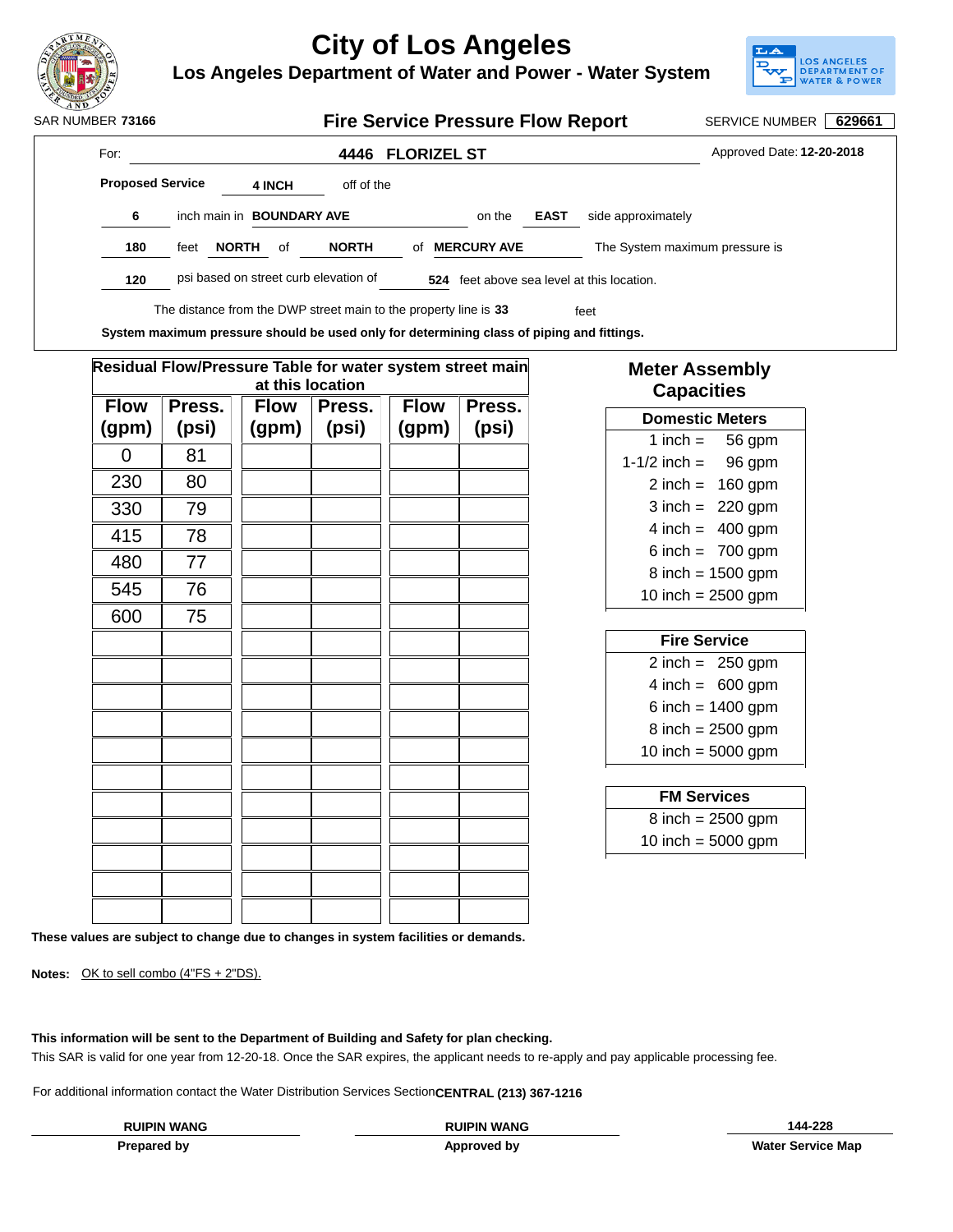

**Los Angeles Department of Water and Power - Water System**



| SAR NUMBER 73167 |                         |                                  |    |                                       | <b>Fire Service Pressure Flow Report</b>                                                   |        |             |                                        | <b>SERVICE NUMBER</b>     | 629662 |
|------------------|-------------------------|----------------------------------|----|---------------------------------------|--------------------------------------------------------------------------------------------|--------|-------------|----------------------------------------|---------------------------|--------|
| For:             |                         |                                  |    | 4446                                  | <b>FLORIZEL ST</b>                                                                         |        |             |                                        | Approved Date: 12-20-2018 |        |
|                  | <b>Proposed Service</b> | 4 INCH                           |    | off of the                            |                                                                                            |        |             |                                        |                           |        |
| 8                |                         | inch main in <b>MCKENZIE AVE</b> |    |                                       |                                                                                            | on the | <b>WEST</b> | side approximately                     |                           |        |
| 180              | feet                    | <b>NORTH</b>                     | 0f | <b>NORTH</b>                          | <b>MERCURY AVE</b><br>οf                                                                   |        |             | The System maximum pressure is         |                           |        |
| 139              |                         |                                  |    | psi based on street curb elevation of | 480                                                                                        |        |             | feet above sea level at this location. |                           |        |
|                  |                         |                                  |    |                                       | The distance from the DWP street main to the property line is 18                           |        |             | feet                                   |                           |        |
|                  |                         |                                  |    |                                       | Custom maybering negasiya akarda ka ugad gulu fay datarmining alaga af nining and fittings |        |             |                                        |                           |        |

**Residual Flow/Pressure Table for water system street main at this location Press. (psi) Press. (psi) Flow (gpm) Press. (psi) Flow (gpm) Flow (gpm)**  $0 \parallel 101$  $285$  | 100 415 | 9.9 515 98 600 97 **Domestic Meters** 1 inch  $=$  56 gpm **System maximum pressure should be used only for determining class of piping and fittings.**

### **Meter Assembly Capacities**

| 1-1/2 inch $=$       | 96 gpm               |
|----------------------|----------------------|
|                      | $2$ inch = 160 gpm   |
|                      | $3$ inch = 220 gpm   |
|                      | $4$ inch = 400 gpm   |
|                      | 6 inch = $700$ gpm   |
|                      | $8$ inch = 1500 gpm  |
| 10 inch = $2500$ gpm |                      |
|                      |                      |
|                      |                      |
| <b>Fire Service</b>  |                      |
|                      | $2$ inch = $250$ gpm |
|                      | $4$ inch = 600 gpm   |
|                      | 6 inch = $1400$ gpm  |
|                      | $8$ inch = 2500 gpm  |
| 10 inch = $5000$ gpm |                      |
|                      |                      |

| <b>FM Services</b>   |
|----------------------|
| $8$ inch = 2500 gpm  |
| 10 inch = $5000$ gpm |

**These values are subject to change due to changes in system facilities or demands.**

**Notes:** OK to sell combo (4"FS + 1.5"DS).

**This information will be sent to the Department of Building and Safety for plan checking.**

This SAR is valid for one year from 12-20-18. Once the SAR expires, the applicant needs to re-apply and pay applicable processing fee.

For additional information contact the Water Distribution Services Section **CENTRAL (213) 367-1216**

**Approved by**

**Prepared by Water Service Map RUIPIN WANG RUIPIN WANG 144-228**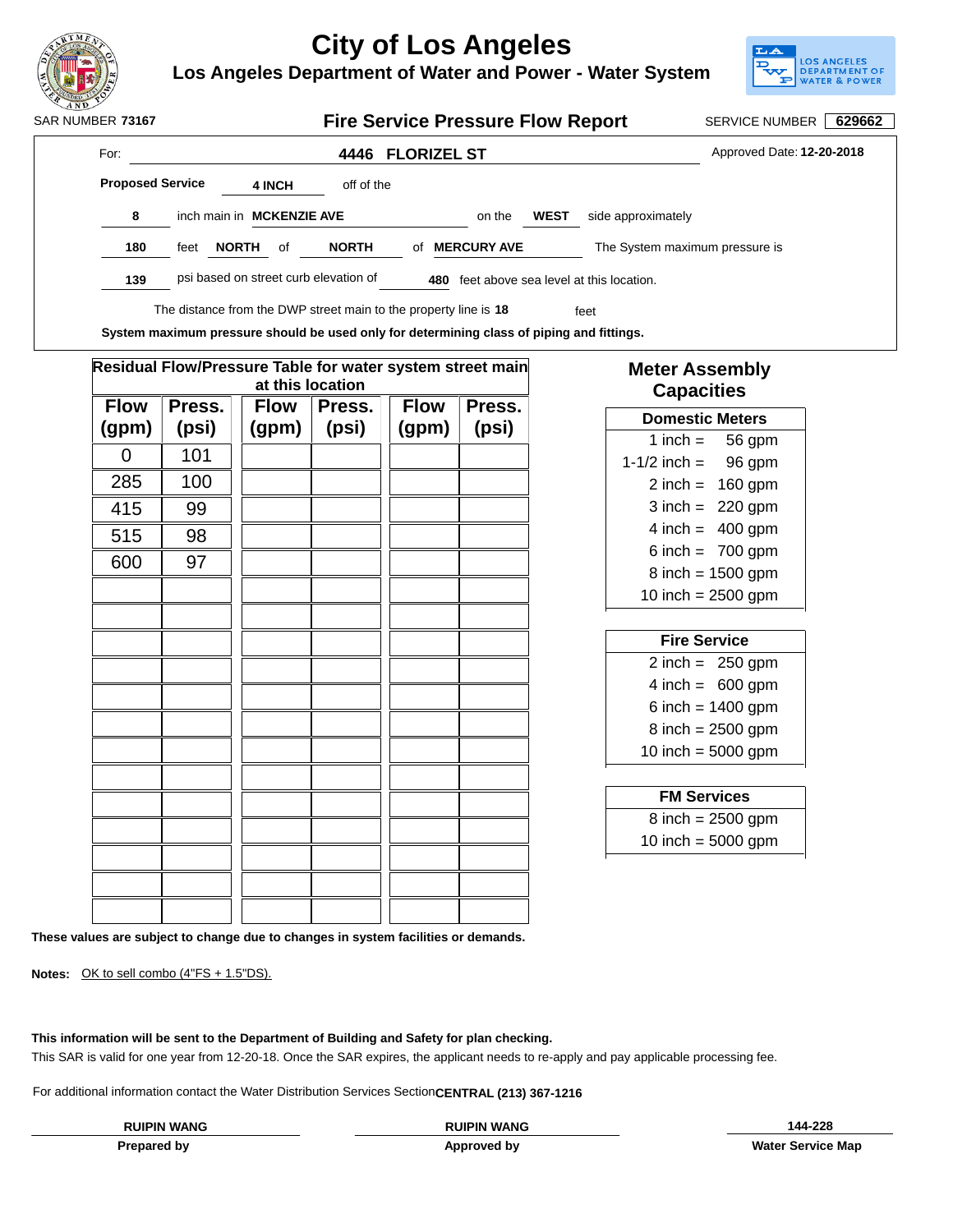

**Los Angeles Department of Water and Power - Water System**



| SAR NUMBER 73168        |      |                                 |        |                                       | <b>Fire Service Pressure Flow Report</b>                         |              |                                        | <b>SERVICE NUMBER</b>     | 629663 |
|-------------------------|------|---------------------------------|--------|---------------------------------------|------------------------------------------------------------------|--------------|----------------------------------------|---------------------------|--------|
| For:                    |      |                                 |        |                                       | 4446 FLORIZEL ST                                                 |              |                                        | Approved Date: 12-20-2018 |        |
| <b>Proposed Service</b> |      |                                 | 4 INCH | off of the                            |                                                                  |              |                                        |                           |        |
| 6                       |      | inch main in <b>FLORIZEL ST</b> |        |                                       | on the                                                           | <b>SOUTH</b> | side approximately                     |                           |        |
| 250                     | feet | <b>WEST</b>                     | 0f     | <b>WEST</b>                           | <b>MCKEINZIE AVE</b><br>οf                                       |              | The System maximum pressure is         |                           |        |
| 131                     |      |                                 |        | psi based on street curb elevation of | 498                                                              |              | feet above sea level at this location. |                           |        |
|                         |      |                                 |        |                                       | The distance from the DWP street main to the property line is 15 |              | feet                                   |                           |        |

**System maximum pressure should be used only for determining class of piping and fittings.**

|                      |                 | Residual Flow/Pressure Table for water system street main | at this location |                      |                 | <b>Meter Assembly</b><br><b>Capacities</b>     |
|----------------------|-----------------|-----------------------------------------------------------|------------------|----------------------|-----------------|------------------------------------------------|
| <b>Flow</b><br>(gpm) | Press.<br>(psi) | <b>Flow</b><br>(gpm)                                      | Press.<br>(psi)  | <b>Flow</b><br>(gpm) | Press.<br>(psi) | <b>Domestic Meters</b>                         |
| $\Omega$             | 90              |                                                           |                  |                      |                 | 1 inch $=$<br>56 gpm<br>1-1/2 inch =<br>96 gpm |
| 175                  | 89              |                                                           |                  |                      |                 | $2$ inch = 160 gpm                             |
| 250                  | 88              |                                                           |                  |                      |                 | $3$ inch = 220 gpm                             |
| 315                  | 87              |                                                           |                  |                      |                 | $4$ inch = 400 gpm                             |
| 365                  | 86              |                                                           |                  |                      |                 | 6 inch = $700$ gpm                             |
|                      |                 |                                                           |                  |                      |                 | $8$ inch = 1500 gpm                            |
| 415                  | 85              |                                                           |                  |                      |                 | 10 inch = $2500$ gpm                           |
| 455                  | 84              |                                                           |                  |                      |                 |                                                |
| 495                  | 83              |                                                           |                  |                      |                 | <b>Fire Service</b>                            |
| 530                  | 82              |                                                           |                  |                      |                 | $2$ inch = 250 gpm                             |
| 565                  | 81              |                                                           |                  |                      |                 | $4$ inch = 600 gpm                             |
|                      |                 |                                                           |                  |                      |                 | 6 inch = $1400$ gpm                            |
| 600                  | 80              |                                                           |                  |                      |                 | $8$ inch = 2500 gpm                            |
|                      |                 |                                                           |                  |                      |                 | 10 inch = $5000$ gpm                           |
|                      |                 |                                                           |                  |                      |                 | <b>FM Services</b>                             |
|                      |                 |                                                           |                  |                      |                 | $8$ inch = 2500 gpm                            |
|                      |                 |                                                           |                  |                      |                 | 10 inch = $5000$ gpm                           |
|                      |                 |                                                           |                  |                      |                 |                                                |
|                      |                 |                                                           |                  |                      |                 |                                                |
|                      |                 |                                                           |                  |                      |                 |                                                |

**These values are subject to change due to changes in system facilities or demands.**

**Notes:** OK to sell combo (4"FS + 4"DS).

**This information will be sent to the Department of Building and Safety for plan checking.**

This SAR is valid for one year from 12-20-18. Once the SAR expires, the applicant needs to re-apply and pay applicable processing fee.

For additional information contact the Water Distribution Services Section **CENTRAL (213) 367-1216**

**Approved by**

**Prepared by Water Service Map RUIPIN WANG RUIPIN WANG 144-228**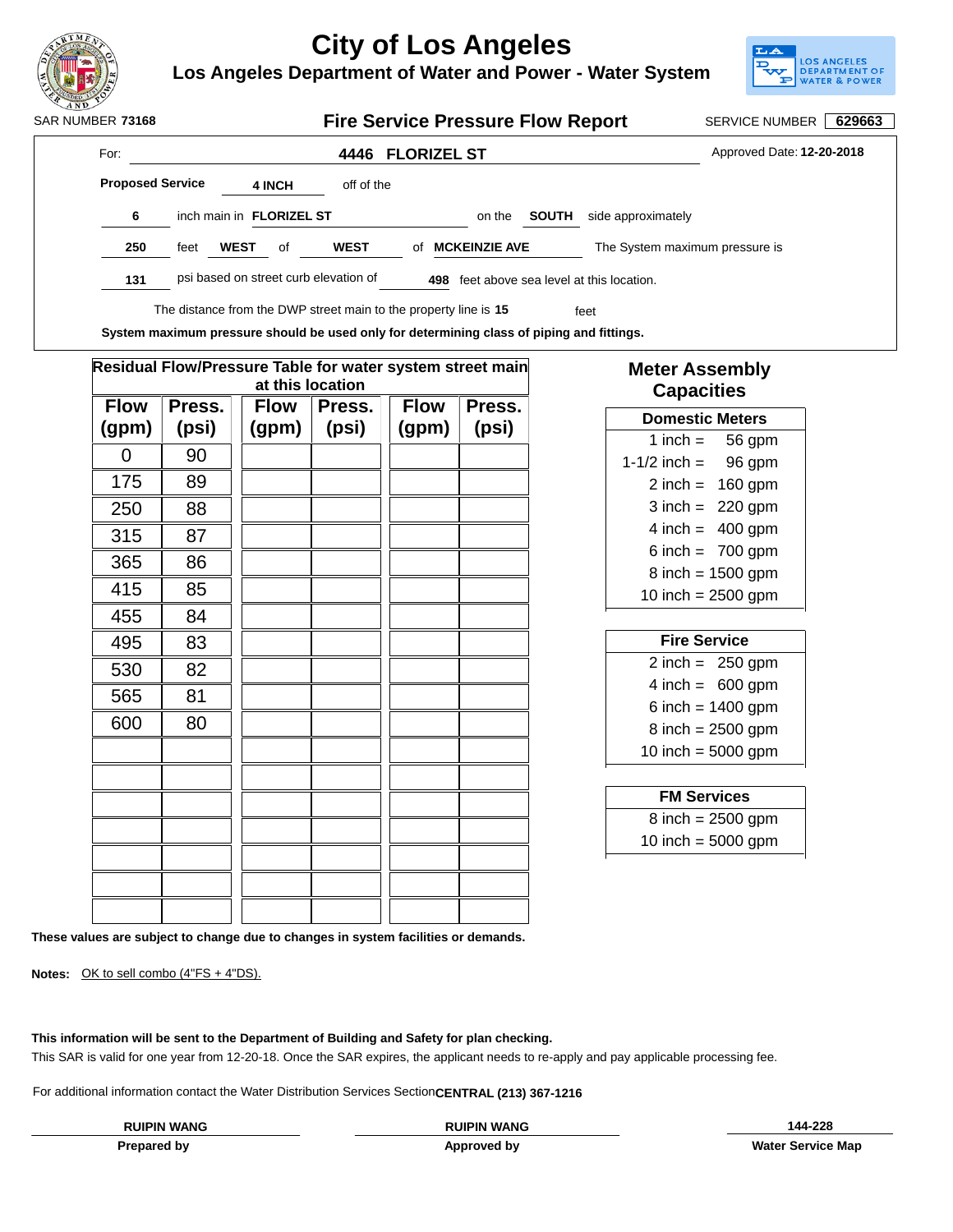

**Los Angeles Department of Water and Power - Water System**



For: **4446 FLORIZEL ST 227 psi based on street curb elevation of** Approved Date: **12-20-2018** 500 feet above sea level at this location. **4 INCH** off of the The distance from the DWP street main to the property line is 17 The street **12** inch main in **MERCURY AVE** on the **NORTH** side approximately **250** feet **EAST** of **EAST** of **BOUNDARY AVE** The System maximum pressure is SAR NUMBER 73169 **Fire Service Pressure Flow Report** SERVICE NUMBER 629664 **Proposed Service**

**System maximum pressure should be used only for determining class of piping and fittings.**

|                      | Residual Flow/Pressure Table for water system street main |                      | at this location |                      |                 | <b>Meter Assembly</b><br><b>Capacities</b> |
|----------------------|-----------------------------------------------------------|----------------------|------------------|----------------------|-----------------|--------------------------------------------|
| <b>Flow</b><br>(gpm) | Press.<br>(psi)                                           | <b>Flow</b><br>(gpm) | Press.<br>(psi)  | <b>Flow</b><br>(gpm) | Press.<br>(psi) | <b>Domestic Meters</b>                     |
| $\Omega$             | 184                                                       | 585                  | 166              |                      |                 | 1 inch $=$<br>56 gpm                       |
|                      |                                                           |                      |                  |                      |                 | 1-1/2 inch $=$<br>96 gpm                   |
| 120                  | 183                                                       | 600                  | 165              |                      |                 | 160 gpm<br>2 inch $=$                      |
| 180                  | 182                                                       |                      |                  |                      |                 | $3$ inch = 220 gpm                         |
| 220                  | 181                                                       |                      |                  |                      |                 | $4$ inch = 400 gpm                         |
| 260                  | 180                                                       |                      |                  |                      |                 | $6$ inch = 700 gpm                         |
|                      |                                                           |                      |                  |                      |                 | $8$ inch = 1500 gpm                        |
| 290                  | 179                                                       |                      |                  |                      |                 | 10 inch = $2500$ gpm                       |
| 320                  | 178                                                       |                      |                  |                      |                 |                                            |
| 350                  | 177                                                       |                      |                  |                      |                 | <b>Fire Service</b>                        |
| 375                  | 176                                                       |                      |                  |                      |                 | $2$ inch = 250 gpm                         |
| 400                  | 175                                                       |                      |                  |                      |                 | $4$ inch = 600 gpm                         |
|                      |                                                           |                      |                  |                      |                 | 6 inch = $1400$ gpm                        |
| 425                  | 174                                                       |                      |                  |                      |                 | $8$ inch = 2500 gpm                        |
| 445                  | 173                                                       |                      |                  |                      |                 | 10 inch = $5000$ gpm                       |
| 470                  | 172                                                       |                      |                  |                      |                 |                                            |
| 490                  | 171                                                       |                      |                  |                      |                 | <b>FM Services</b>                         |
| 510                  | 170                                                       |                      |                  |                      |                 | $8$ inch = 2500 gpm                        |
| 530                  | 169                                                       |                      |                  |                      |                 | 10 inch = $5000$ gpm                       |
|                      |                                                           |                      |                  |                      |                 |                                            |
| 545                  | 168                                                       |                      |                  |                      |                 |                                            |
| 565                  | 167                                                       |                      |                  |                      |                 |                                            |

**These values are subject to change due to changes in system facilities or demands.**

**Notes:** OK to sell combo (4"FS + 2"DS).

**This information will be sent to the Department of Building and Safety for plan checking.**

This SAR is valid for one year from 12-20-18. Once the SAR expires, the applicant needs to re-apply and pay applicable processing fee.

For additional information contact the Water Distribution Services Section **CENTRAL (213) 367-1216**

**Approved by**